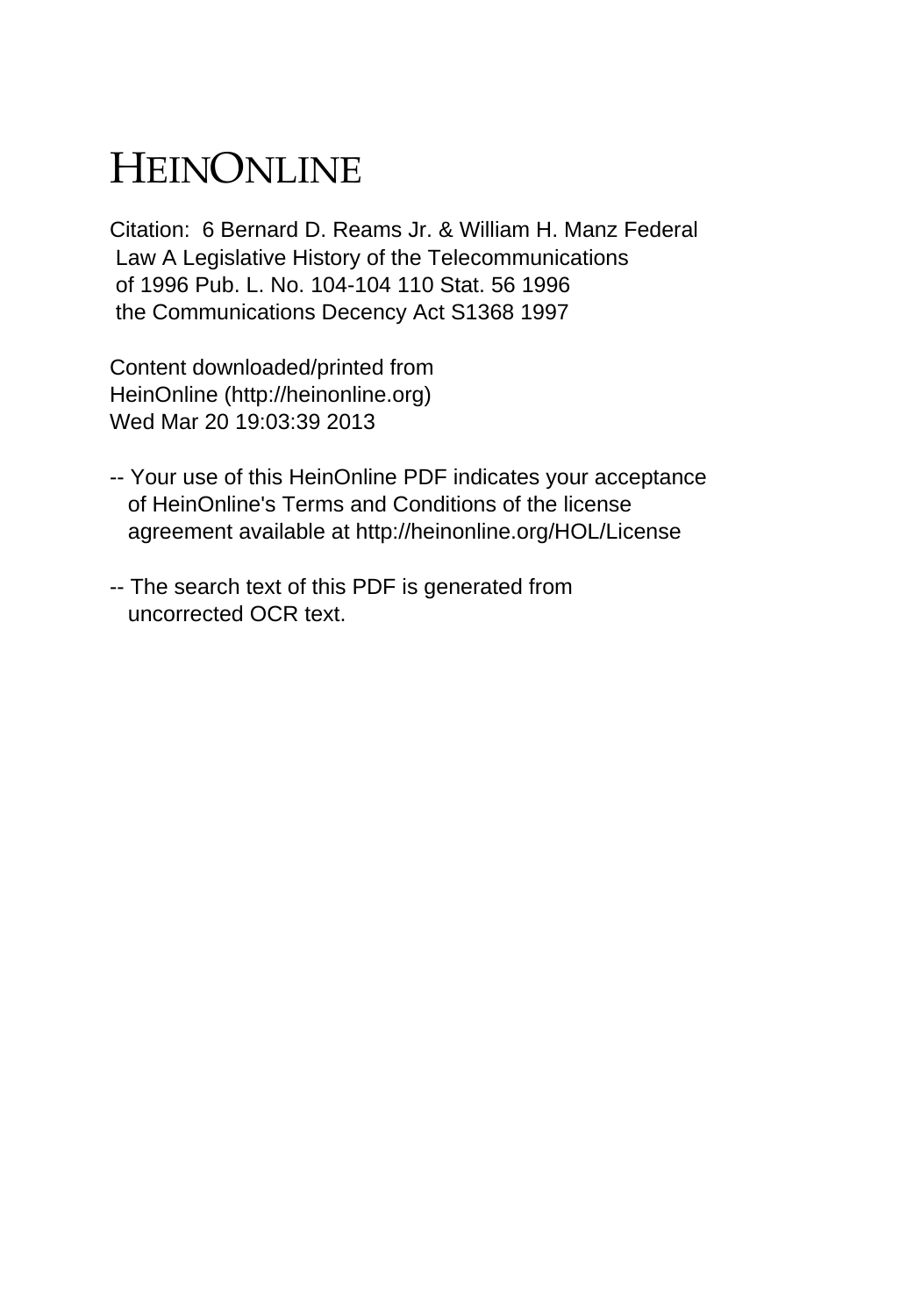ANTITRUST

**BPEECH OF HON. JACK OUTNN.** OP NEW YORK

DUTHE HOUSE OF REPRESENTATIVES Tuesday June 28, 1994

Mr. Quilinia, Mr. Speaken, I rise in support. tadaw ed HLRL 3636-the National Communications. Competition and Information Infrastructure Act. This is a procompetitive bill which will communications technology and the information superhighway.

I. wish to congratulate Chairman MARKEY and ranking member Jack FIELDS and their<br>staffs for their work in developing a bill on this difficult and complicated issue that has bipartisan smanas

I am a scaparage of H.R. 3636 and strongly. remove that we should permit the locaties-<br>change takephone campanies to pravide video services. Competition will bring: rew services.<br>to consumers and will serve to hold down. price

This legislation will also give telecommunications companies the financial incentives  $\frac{1}{2}$  and other broachand. t civ m. produce the information superhightest little last<br>mile of the information superhightesy with be<br>put in place mush more quickly with the passage of H.R. 3666.

Competition clearly works. And I want my cons siene and in telephone comic talawinina, si H.R. 3636 will ensure fair and open come H.R. 3636 Will entered ran and water the colleagues to

CONGRATULATIONS TO CLAYTON RARGER FOR ESSAY IN DE-**FERSE OF SPACE STATION** 

#### **HOR RAUPH M. HALL OR TRAVE**

IN THE HOUGH OF REPRESENTATIVES Wednesday, June 29, 1994

Mr. HALL, of Texas; Mr. Speaker, I am pleased to pay tribute to Clayton. Tolle Karrer<br>of Paris, TX, whose third-place winning easey in the Earle North Parker Essay Contr ist fooused on the space station as a means of pro-<br>moting the economic security, and thus na-<br>tional seaurity, of the United Station and the<br>free world. The contest, was approximate for the 4th year by the Mortheast Texas Air Force Assoc tina.

Mr. Kerrex cities the developments in robotics, communications, construction, and medivelops an economic argument in support of proved: products plus the international alli-<br>ances that can be gained through our space station would be very powerful w annes In our cantinuing bade wans, waspons that would be far more advantageous than any armament of missiles in space could ever be-

The new and improved partnerships and products Space Station Freedom could creat for our nations would definitely help our country-<br>change-the-type-oil economy under which it operates, and that successful change-would

**ANTITRUST AND COMMUNICA- be the greatest support of our national security**<br>TILONS REFORM ACT OF 1994: and the security of other nations that could be and the security of other nations that could be achieved." he continues.

"In fact," Mr. Karrer concludes, "that kind of support would allow our nation to win what might be its most important battle: the battle to make our economy number one in the world."

As a supporter of the space station, I commend Mr. Karrer for his interest in this timely issue. I also would like to pay tribute to his Paris High School English teacher, Sandra Gifford, for encouraging students to participate<br>In this essay contest, and to Neil Houser, Dennis Mathis, and Day Davis of the Northeast Texas Air Force Association for promoting this

Texas Air Force Association Banquet on Febhuary 1:1 in Commerce, TX. A Paris High School senior, he is the son of Ray and Carolyn Karres of Paris.

**DEPARTMENTS** OF LABOR. ETALITE AND HUMAN SERVICES.<br>AND EDUCATION, AND RELATED<br>AGENCIES APPROPRIATIONS ACT 1995

# SPERCH OF HON. CASS BALLENGER

OF NORTH CAROLINA. IN THE HOUSE OF REPRESENTATIVES

### Tuesday, June 28, 1994

The Rouse in Committee of the Whole<br>Rouse on the State of the Union had under<br>committee of the Union had under<br>committee of the Union had under<br>geographicans for the Department of Labor.<br>Health and Human Services, and Educ and related agencies, for the fiscal year ending. September 30, 1995, and for other pur-**INGSAS** 

Mr. BALLENGER, Mr. Chairman, J. rise in support of the Deliay amendment.

The Labor Health and Human Services anpropriation bill for fiscal year 1995 prohibits the Secretary of Labor from using any funds to<br>implement or administer the final Davis-Bacon helper regulations. The DeLay amendment strikes this burdensome provision from the bill.

Under current policy, union warkers on federaily funded projects are divided into various classifications. Helpers are unskilled workers who work under the direct supervision of higher skilled jaumey-level workers. If a contractor wants to hire an unskilled worker then the<br>contractor must pay the helper the same wages as the skilled worker. Approximately 75 percent of all construction work is performed by contractors who use seimskiled helpers.

Over a decade ago; the Department of<br>abor kittiated regulations to allow the use of Labor Initis samislelled helpers on: Davis-Bacon projects. After years of administrative review and liticiation the courts affirmed that the Department of Labor's helper regulations were fully consistent with the language and purpose of the Doute .<br>Jiharran Act that Faceral **CONTRACTO** should reflect the local market, and that the Federal Government should not use its power to impose a wage structure on the local marets. Unfortunat ely, congressional intervention prevantedithe regulations from brigge affect.

Estimates show that if the helper classification were to become widely used on Davis-<br>Bacon projects, 250,000 jobs would be created and the Federal Government would save

S600 million a year. Furthermore, construction industry advocates indicate that the helper classification would open up the job market to many individuals who are not currently employed in this area including minorities. women, the disadvantaged, and many entrylaval workers

Vote for the DeLay amendment. Vote for the opportunity to benefit workers, contractors,<br>and taxpayers by allowing the use of helpers on Davis-Bacon projects.

DEPARTMENTS ΩF LABOR. HEALTH AND HUMAN SERVICES, AND EDUCATION, AND RELATED AGENCIES APPROPRIATIONS ACT. 1995

#### SPEECH OF

# HON. EDWARD J. MARKEY

OF MASSACHUSETTS

IN THE HOUSE OF REPRESENTATIVES

#### Tuesday, June 28, 1994

The House in Committee of the Whole House on the State of the Union had under<br>consideration the bill (H.R. 4606) making appropriations for the Department of Labor. Health and Human Services, and: Education, ing Sentember 30, 1995, and for other nur- $_{\text{pass}}$ 

Mr. MARKEY. Mr. Chairman; the Helley amendment represents the mast dangerous<br>form of direct government censorship. It targets a particular station for the broadcast of a particular program that someone in the govemment did not like.

There will always be programs on public broadcasting stations that any one of us might<br>object to for some reason. But we cannot allow the government to censor programming or editorial decisionmaking of public broadcasting stations.

A commentator on a Pacifica radio station made statements during a program that were objectionable. They set ground rules, and the commentator chose not to appear again on the air under those rules. The station offered reply time to those who objected to the coms. The station responded to this event in a reasonable manner.

While I also object to the statements allegedly made on this program; I must strongly object to any effort to place the government directly in the role of a cansor of programming. This violates our national commitment to freedom of expression and freedom of the press from direct oovernment cansorship.

While we must demand accountability. While we must and do, demand objectivity and balance from public broadcasters. We must say no to efforts to target any particular program, station or newscast from direct political retribution. This is government censorship in its most virulent and destructive form and I strongly object to the acceptance of this amendment by the committee without debate and without a vote.

Mr. Karrer was recognized at the Northeast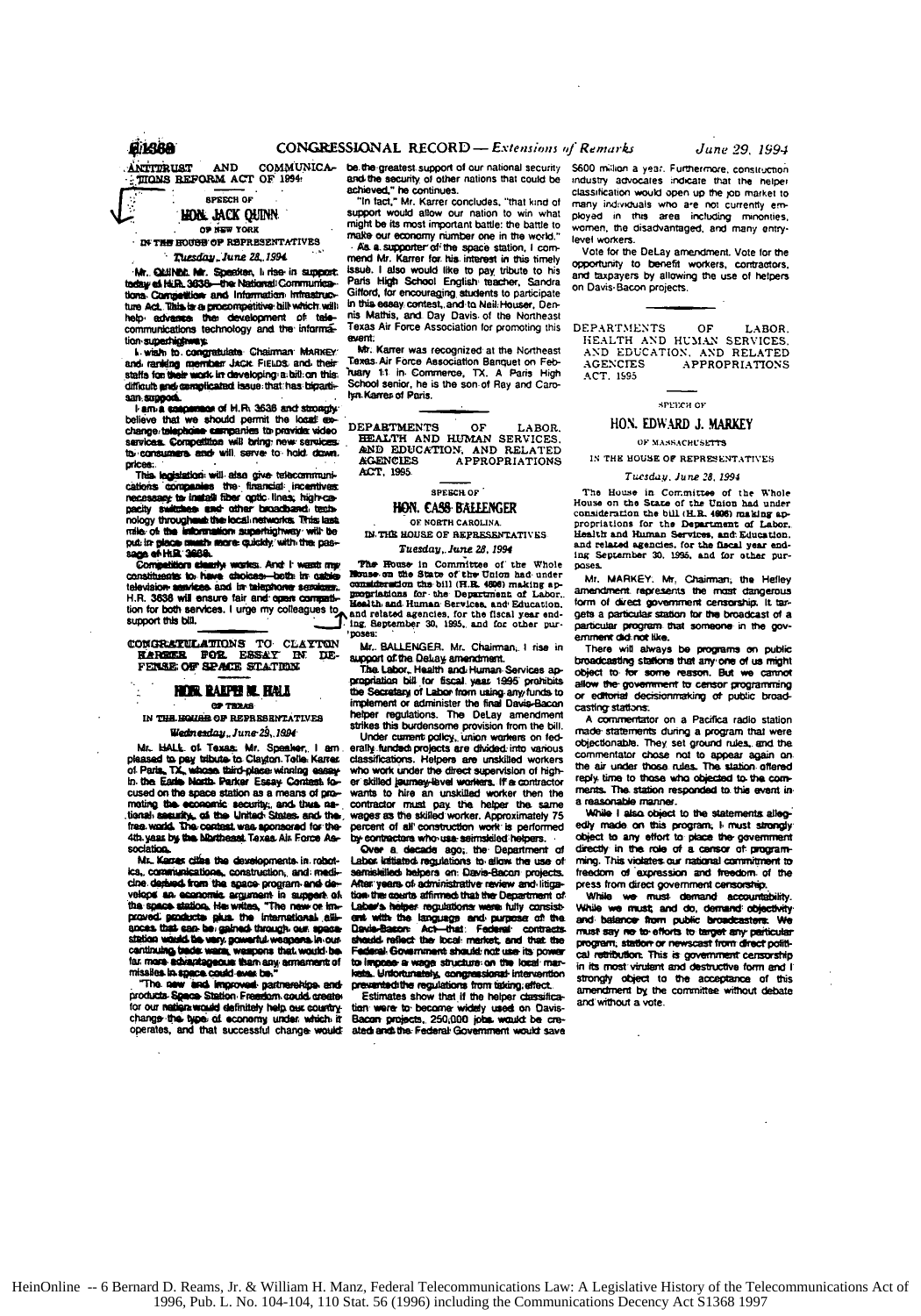HeinOnline -- 6 Bernard D. Reams, Jr. & William H. Manz, Federal Telecommunications Law: A Legislative History of the Telecommunications Act of 1996, Pub. L. No. 104-104, 110 Stat. 56 (1996) including the Communications Decency Act [cxiii] 1997

 $\bar{z}$ 

 $\bar{z}$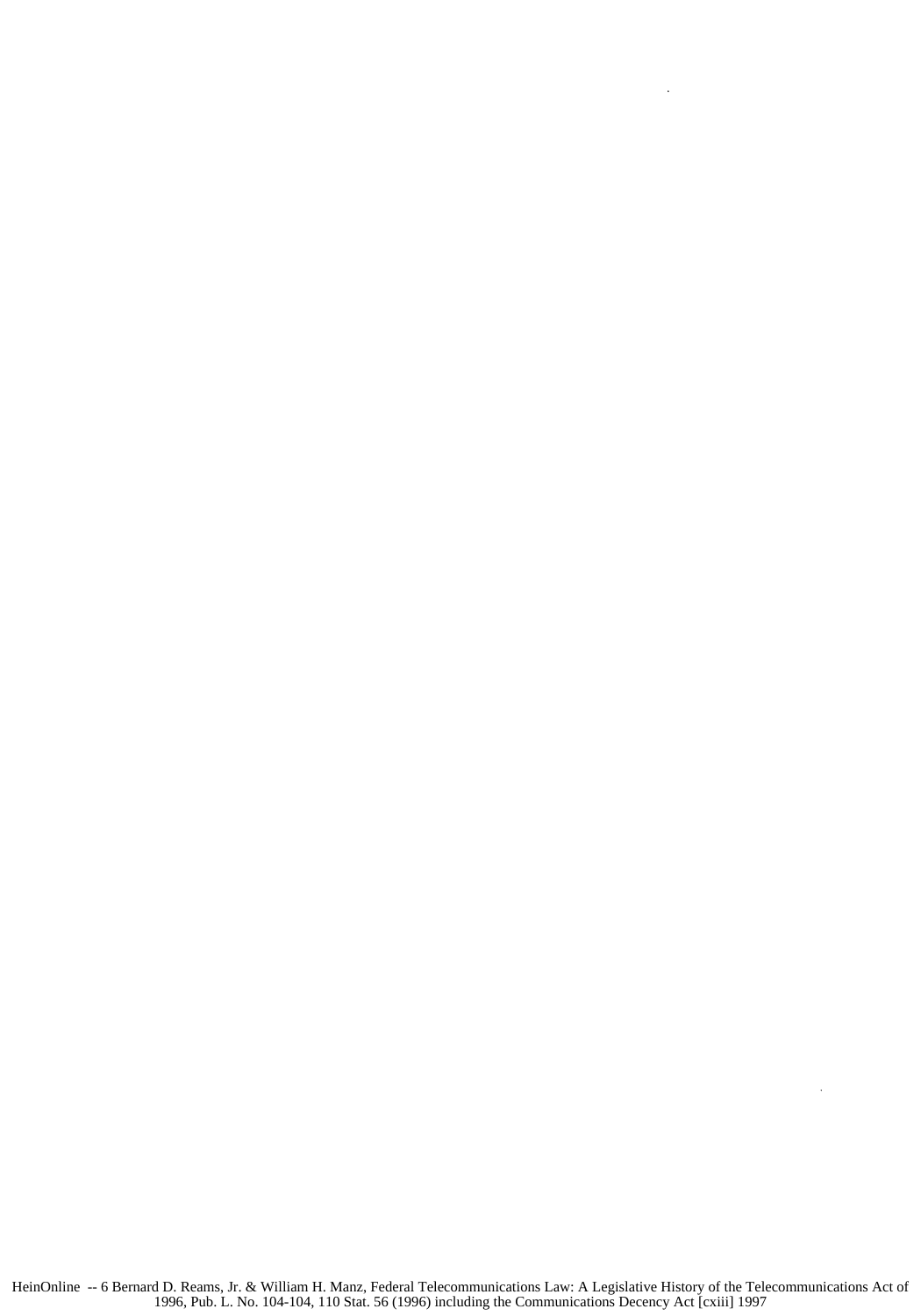# Document No. **153**

 $\ddot{\phantom{a}}$ 

 $\ddot{\phantom{0}}$